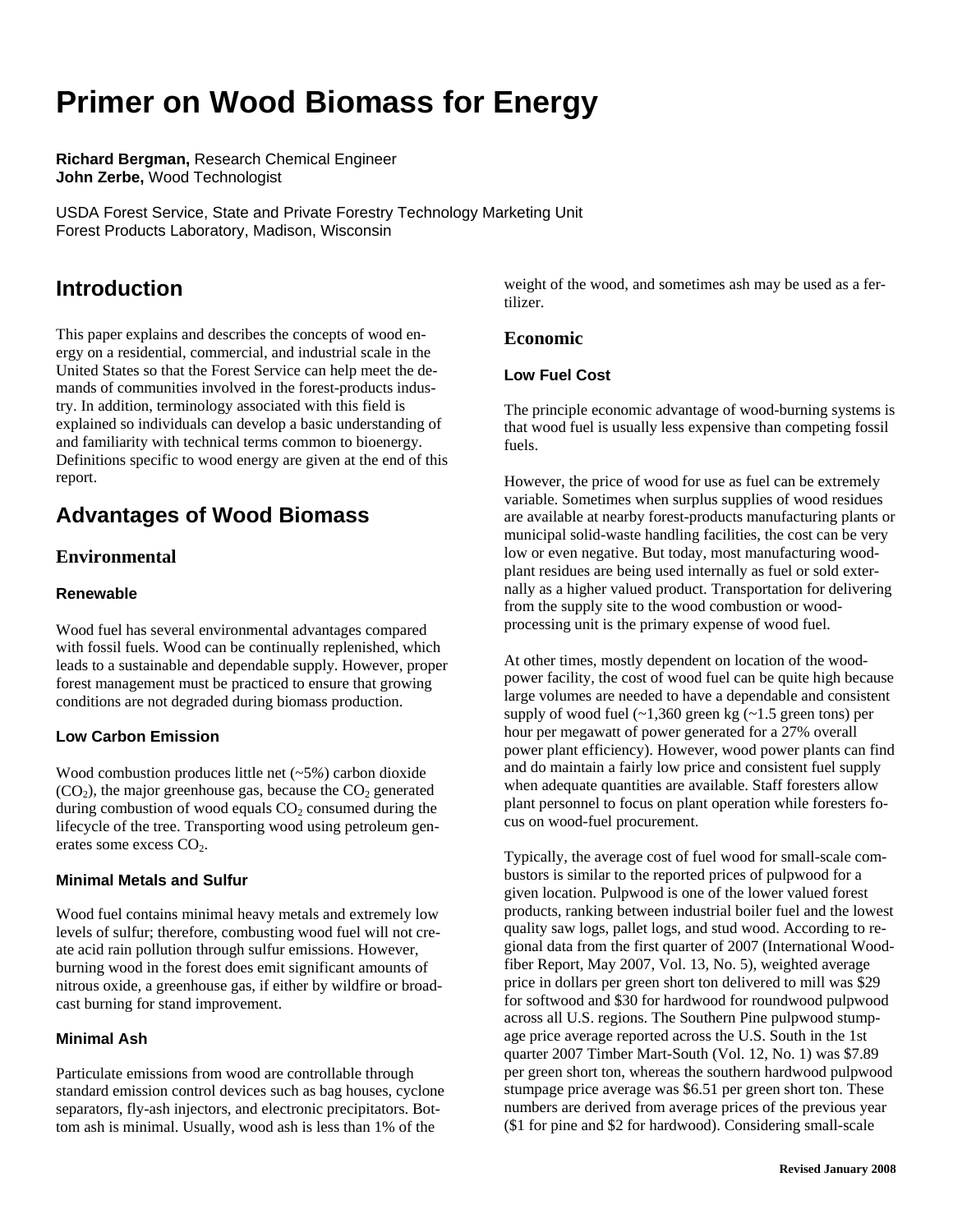operations, likely delivered costs of chips would be upwards of \$33/1000 green kg (\$30/ton), resulting in estimated average fuel costs of \$3.34/GJ (\$3.53/million Btu) assuming roughly \$16.5 to \$22 per 1,000 green kg (\$15 to \$20/ton) transportation costs.

In comparison, the 2007 price of residential No. 2 distillate oil was \$2.22 per gallon, excluding taxes (\$15.17/GJ) (\$16.01 million Btu), and the average price of residential natural gas was \$12.53 per 1000 ft<sup>3</sup> (\$11.55/GJ (\$12.18/million Btu)). However, the prices of oil and natural gas were less at commercial and industrial plants and significantly less at utility plants. In January 2005, coal prices at utility plants were \$1.45 per million Btu (\$1.37/GJ). One dollar per million Btu equals \$20.2 per ton of coal used at electrical utilities. According to a published report by the Energy Information Administration, (May 2007 Receipts, Average Cost and Quality of Fossil Fuels), coal prices have increased in the last two years mostly because of high demand by China and India. On May 2007, the price for utility coal was \$1.79 per million Btu (\$1.69/GJ), an increase of roughly 20%. At the wood-burning McNeil Power Station (Burlington, Vermont), the price per green ton was almost \$30 (\$33/1,000 green kg) or \$60 per dry ton, or \$3.53 per million Btu (\$3.34/GJ) in 2006.

### **Least Costly Option**

Because the market for wood biomass energy may be uncertain or uncommon in a particular area, potential wood biomass users may want to do a brief, informal feasibility study before undertaking a rigorous economic analysis.

A full life-cycle cost analysis can be used to compare the costs of a biomass combustion system (BCS) with a fossil fuel system. When incorporating initial costs, analysis should be determined on an annual basis over the entire expected life of the project, typically 20 years for a BCS. It is necessary to consider the full lifetime costs of a project, because initial costs of a BCS are generally greater (approximately 50% to 200%) than a fossil-fuel system. The reasons for the high initial costs are the fuel-handling and storage systems required. Therefore, comparing only initial costs of energy systems would suggest the benefit of purchasing a fossil fuel system.

A full life-cycle analysis considers annual costs for an extended period of operation, and because of relatively high fossil fuel costs, the BCS might be the least-costly option. In general, to find the equivalent price of wood compared with oil or gas on a cost per GJ ( $\times$  10<sup>6</sup> Btu), add approximately 50% to the wood price to account for higher capital and operating and maintenance costs (O&M) of burning wood. Because of technology advances, however, O&M costs are becoming less of a factor.

In general, wood combustion system costs are \$50,000 to \$150,000 for a 0.6 MW (2 million Btu/h) system, \$100,000 to \$350,000 for a 0.6 to 1.5 MW (2 to 5 million Btu/h) system, and \$250,000 to \$500,000 for a 1.5 to 3 MW (5 to 10 million Btu/h) system. Cost of installation is extremely variable because of the different types and capacities of equipment and whether equipment is new, used, or in-place and can be converted to burn wood.

# **Scales of Operation**

### **Micro Scale**

#### **Space Heat**

Numerous wood-burning facilities use less than 1 MW (3.4 million Btu/h) of electrical energy and 1 MW of thermal energy and are used for residential or small institutions (schools) in Vermont. Steam turbines that generate electricity can be rated based on the thermal (th) energy inputted or electrical (e) energy outputted at full power (I kW =  $3,413$  Btu/h; 1 MW = 3,413,000 Btu/h or 3.413 million Btu/h).

For residential use of wood for fuel, common types of furnaces use split lengths of firewood to heat air in a plenum. This hot air is then circulated through a duct system to various points in the building. In an even simpler arrangement, heat is accumulated from burning logs in a fireplace and fan-blown to the surrounding space.

Split fuel wood can be fed to the fire from a magazine, and some automated controls of the burning and heat distribution rate can be applied. However, a greater degree of automation can be obtained through use of wood chips or wood pellets as fuel in specialized combustion units. Charcoal is another possibility for use to attain better control.

In 2006 in the United States, about 0.64 exajoules (0.61 quad) of energy from wood were used in the residential and commercial sectors. This is equivalent to about 32,600 million ovendried kg (35.9 million ovendried tons) of wood. It is reasonable to assume that wood from small-diameter trees could provide additional fuel for this market, up to a 5% increase or 1,630 million ovendried kg (1.8 million tons at thinning prescriptions of 10 green tons/acre).

#### **Electricity**

At the micro-scale level, small gasifiers coupled to internal combustion engines and generators can produce up to 100 kW, (341,000 Btu/h) of electricity for decentralized use. In the future, improvements should lead to more efficient arrangements with turbine generators or fuel cells as the producer (wood) gas cleaning technology improves.

#### **Cogeneration**

Micro-scale cogeneration is sometimes used for village power applications in developing countries. In the Philippines, two units were installed that provided electrical energy to a coconut processing plant and thermal energy for copra processing. In the future, micro-scale cogeneration should be capable of operating at electrical power levels as low as  $2 \text{ kW}_e (6,830)$ Btu/h) and could be used in domestic household applications for combined heat and power.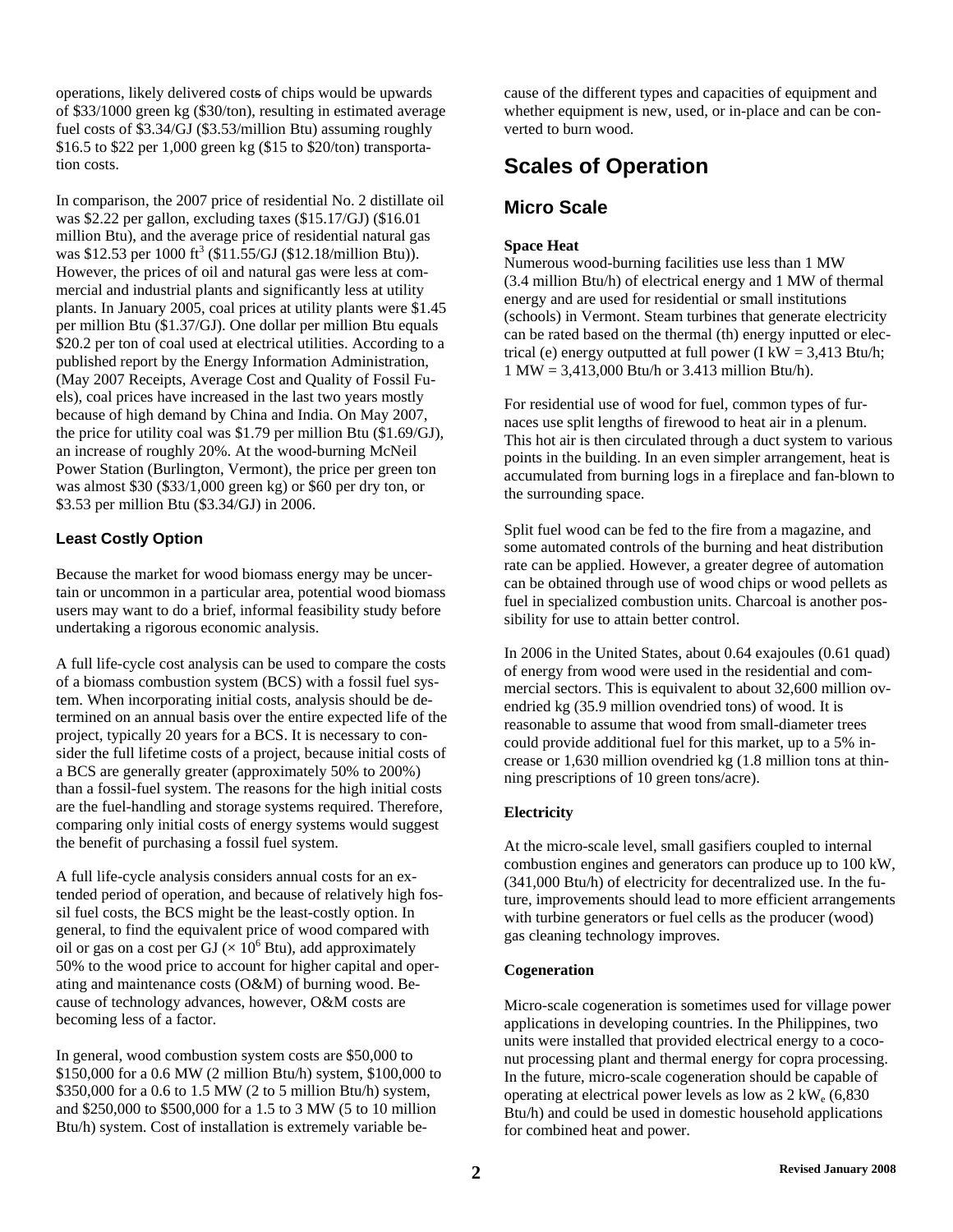One small generating plant might use 454 ovendried kg (0.5 ton) of wood fuel per day or 0.164 million ovendried kg (180 tons) per year. In the short term, 20 of these plants might consume 3.27 million ovendried kg (3,600 tons) of wood from small-diameter trees per year.

### **Small Scale**

### **Space or Process Heat**

Many U.S. schools use wood combustion to produce space heat in the range of 1 to 5 MW (3.41 to 17.1 million Btu/h). Types of fuel used are whole tree and mill chips, pellets, and briquettes. The typical heating medium is hot water instead of steam. Low- and high-pressure steam systems may require additional operator attention and maintenance that could make wood heat uneconomical.

Known capacity at educational institutions in the Midwest and several other states is a total of about 120 MW (410 million Btu/h). This is the equivalent of about 0.548 million ovendried kg (600 tons) of wood per day or 200 million ovendried kg (220,000 tons) per year. Here, a potential 5% increase supplied from forest residues amounts to 10 million ovendried kg (11,000 tons).

### **Electricity**

Small-scale electrical generation with wood fuel is in place in many locations in the United States; often these facilities are at forest-products manufacturing plants. Frequently, excess capacity or generation of electricity during times of low-load demand results in power that can be sold back to the local power grid.

### **Cogeneration**

A few Vermont schools use boilers with close-coupled gasifiers at the 1- to 3-MW<sub>th</sub> (3.41- to 10.2-million Btu/h) level to generate hot water for space heating. If configured to produce both heat and electricity, these units could produce between 500 kW<sub>e</sub> and 1.5 MW<sub>e</sub> (1.71 and 5.12 million Btu/h).

Total power-generating capacity in the 1- to 5-MW range from wood in the United States is about 310 MW (1,075 million Btu/h). This is the equivalent of about 1.36 million ovendried kg (1,500 tons) of wood per day or 500 million ovendried kg (550,000 tons) per year. Here, a 5% increase that might be supplied from forest residues amounts to 25 million ovendried kg (27,500 tons).

# **Medium Scale**

### **Space or Process Heat**

A few educational facilities in the United States (e.g., Massachusetts, Minnesota, Mississippi) use wood for space heating in this category. Various types of combustors, boilers, and fuels are used. Known capacity at educational institutions is a

total of about 31.2 MW (106 million Btu/h). This is the equivalent of about 136,000 ovendried kg (150 tons) of wood per day or 50 million ovendried kg (55,000 tons) per year. Here, a 5% increase that might be supplied from forest residues amounts to 2.5 million ovendried kg (2,750 tons).

### **Electricity**

Forest-products manufacturing plants also have medium-scale generating facilities. Sometimes separate companies located close to the manufacturing plant site will buy plant residues for fuel to generate and sell electricity back to the manufacturing facility and the grid. With such arrangements, the forestproducts company does not finance the cost of the generating plant. California has medium-sized power-generating plants in Mount Lassen, Rio Bravo, and Hayfork.

### **Cogeneration**

Medium-scale cogeneration plants would be suitable for producing electricity and processing steam for dry kilns at a lumber manufacturing plant. A new sawmill installation at Vilppula in central Finland demonstrates this application. The new unit has a thermal capacity of 13.5 MW (46.1 million Btu/h) and produces heat for a district-heating network in addition to providing energy for a 9.0  $MW_{th}$  heat boiler. This plant with an electrical output of 2.9  $MW_e(9.9 \text{ million Btu/h})$ also produced over 70% of the electricity needed internally.

Total power-generating capacity in the 5- to 15-MW (17.1 to 51.2 million Btu/h) range from wood in the United States is about 1,160 MW (3,960 million Btu/h). Based on high heating value, this is the equivalent of about 5 million kg (5,500 tons) of ovendried wood per day or 1,830 million ovendried kg (2 million tons) per year. Here, a 5% increase that might be supplied from forest residues amounts to 90.9 million ovendried kg (100,000 tons).

# **Large Scale**

### **Space and/or Process Heat**

Large-scale plants using wood fuel are common in forestproducts manufacturing plants. At Fort James Corporation in Green Bay, Wisconsin, a combustor boiler produces 27.8 MW (95 million Btu/h) of electricity using fuel from the paper mill and deinking sludge. Other combustors made by the same company operate on fuels such as medium-density fiberboard waste, sander dust, board trim, and hog fuel.

An educational institution in Moscow, Idaho, operates a hogged wood-fuel burning facility with a capacity of about 25.8 MW (88 million Btu/h). Another institution in Rolla, Missouri, has a facility with a capacity of about 39.6 MW (135 million Btu/h) that burns coal and wood. If these two facilities operated totally on wood at maximum capacity, there would be a demand for 104 million ovendried kg (115,000 tons) of wood per year. A 5% increase in demand would amount to 5.21 million ovendried kg (5,800 tons).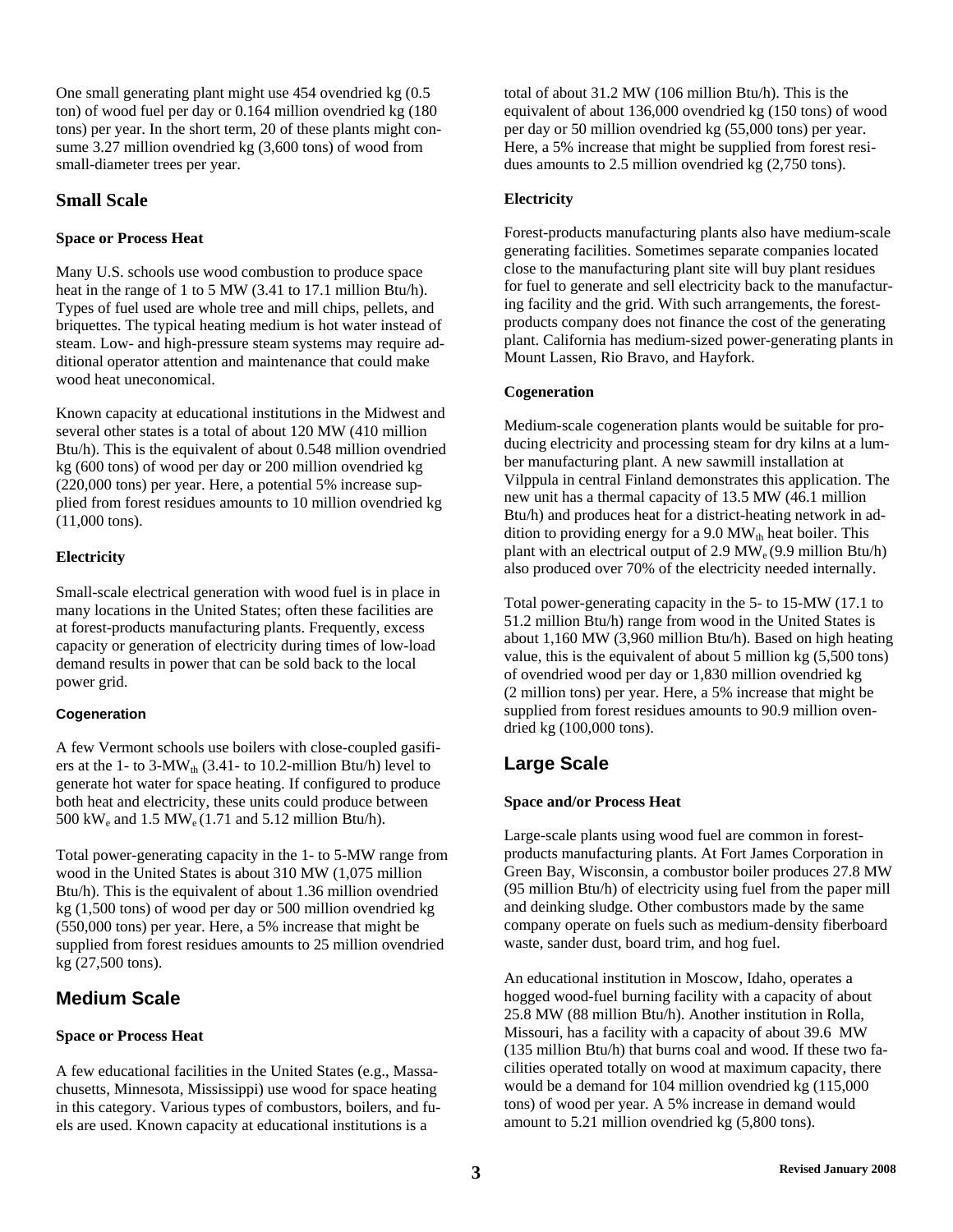#### **Electricity**

Biomass-fueled utility power plants are located in California, New England, and other areas of the United States. The average size of these plants is  $20 \text{ MW}_e$  (68.3 million Btu/h). Larger plants can exceed 50 MW<sub>e</sub> (171 million Btu/h).

In Vermont, two power plants (Burlington and Ryegate) use whole-tree chips as their primary fuel source, although mill chips and pellets are combusted as well. Large utility systems are designed with fuel storage and handling systems and combustion systems that can use virtually any wood fuel. The most viable source is whole-tree chips that cost \$22.05 to \$33.07 per 1,000 green kg (\$20 to \$30/ton) in September 2004. A rule of thumb is that harvesting (cutting and skidding) costs are about \$7.72 to \$11.02 per 1,000 green kg (\$7 to \$ 10/green ton), stumpage costs about \$1.10 per 1,000 green kg (\$1/ton), and chipping about \$4.41 per 1,000 green kg (\$4/ton). Trucking is in addition to these amounts.

Transportation is the highest variable cost because of the distances that chips travel to the plant (i.e., the closer the chip source, the less expensive the chips). Typically, the majority of wood chips are transported within an 80.4-km (50-mile) radius of the plant. Therefore, location of a new plant requires much foresight to ensure the plant would have a continuous chip supply available for the years of plant operation. Providing the necessary tonnage requires appropriate estimations. Total tonnage on a 0.40-hectare (1-acre) area could vary from 55,100 to 110,200 green kg (50 to 100 tons), depending on species, stocking, and past harvest practices. Harvested tonnage could be a third to half those amounts or more.

Chip texture is the main quality-control issue for plants, and consistent, uniform size is the main reason that mill chips are used in small-scale wood systems. In general, mill chips are high quality and cost \$11.02 to \$16.53 per 1,000 green kg (\$10 to \$15 per ton) more than whole-tree chips. Maximum daily wood consumption and energy production of the steam turbines for the two plants are 1.66 million green kg (1,825 tons) and 50 MW<sub>e</sub> (171 million Btu/h) for the Burlington plant and 0.636 million green kg (700 tons) and 20 MWe (70 million Btu/h) for the Ryegate plant. Both Burlington and Ryegate are operating at approximately 25% efficiency.

### **Cogeneration**

With a backpressure steam turbine, combined generation of thermal energy and power results in relatively low power output, compared with thermal load output. Recent economic studies of large units have not been favorable. Instead of using steam turbines, gas turbines have a greater overall efficiency. Demonstration of integrated gasification combined cycle (IGCC) power plants (also called gasification combined-cycle plants or bottoming-cycle gasification plants) is under way. Gas turbines are extremely sensitive to particulates that easily erode turbine blades, so with solid fuels that tend toward more contamination in the gases they produce, progress in solid fuel use has been slow. Nonetheless, several large-capacity coal

IGCC plants and a few smaller biomass (mainly wood) IGCC plants are operational. Nuon Power in Buggenum, Netherlands, uses a hard coal and biomass blend feedstock in a 253- MW (863-million-Btu/h) plant. At Cascina, Italy (near Pisa), Bioelettrica SpA has a 16  $\text{MW}_e$  (55 million Btu/h) and 41  $MW<sub>th</sub>$  (140 million B/h) IGCC plant. These plants use agricultural residues, sawdust, short-rotation coppice, and wood chips as feedstock.

The Värnamo, Sweden, wood-using IGCC plant produced 6 MW<sub>e</sub> (20 million Btu/h) and 9 MW<sub>th</sub> (30 million Btu/h), which was channeled into the district heating system of the city during the heating season. The Värnamo plant is the world's first biomass-fueled IGCC plant and was developed by Sydkraft AB and Foster Wheeler International. The plant was shut down in 2000 and reopened for research in December 2003.

The installed capacity of power plants burning timber residues in the United States was about 7,497 MW (25,600 million Btu/h) as of 2002. Some of these plants are operable, but are not currently operating. If the 7,497-MW (25,600 million Btu/h) installed capacity is converted to wood requirements based on 5.5 MW per 1,000 ovendried kg (17 million Btu/ ton), the requirement would be 32.7 million ovendried kg (36,000 tons) per day or 11,900 million ovendried kg (13.2 million ovendried tons) per year. This number is not adjusted to account for efficiency, (electrical power generation is roughly 25% efficient). However, because some plants are not operating and all plants do not operate at full capacity for 24 hours day in and day out, the calculated wood requirement based on total capacity without adjustment for efficiency should be reasonable. If 5% of the market could be served by increased harvests of small-diameter timber through added capacity, greater use of existing capacity, or substitution of wood from harvests of small-diameter material for existing wood fuel supplies, this would amount to 600 million ovendried kg (660,000 tons) per year.

# **Thermal and Electric Power**

# **Residential**

Housing represents the largest share of wood-fuel use in the United States. A large volume of wood is burned in fireplaces for ambience, and many houses have wood-heating and woodpellet furnaces. Some heating units burn wood chips, and wood sawdust fuel has been successfully used. At a Vermont Public Housing Authority project, an efficient wood burner provided heat at only \$26 per apartment per month for the entire apartment complex for 9 years.

# **Commercial**

Public institutions, including schools, hospitals, prisons, and municipality-owned district heating projects, are prime possibilities for using biomass energy. Many schools in Michigan, Minnesota, Vermont, Wisconsin, Arkansas, Georgia, Ken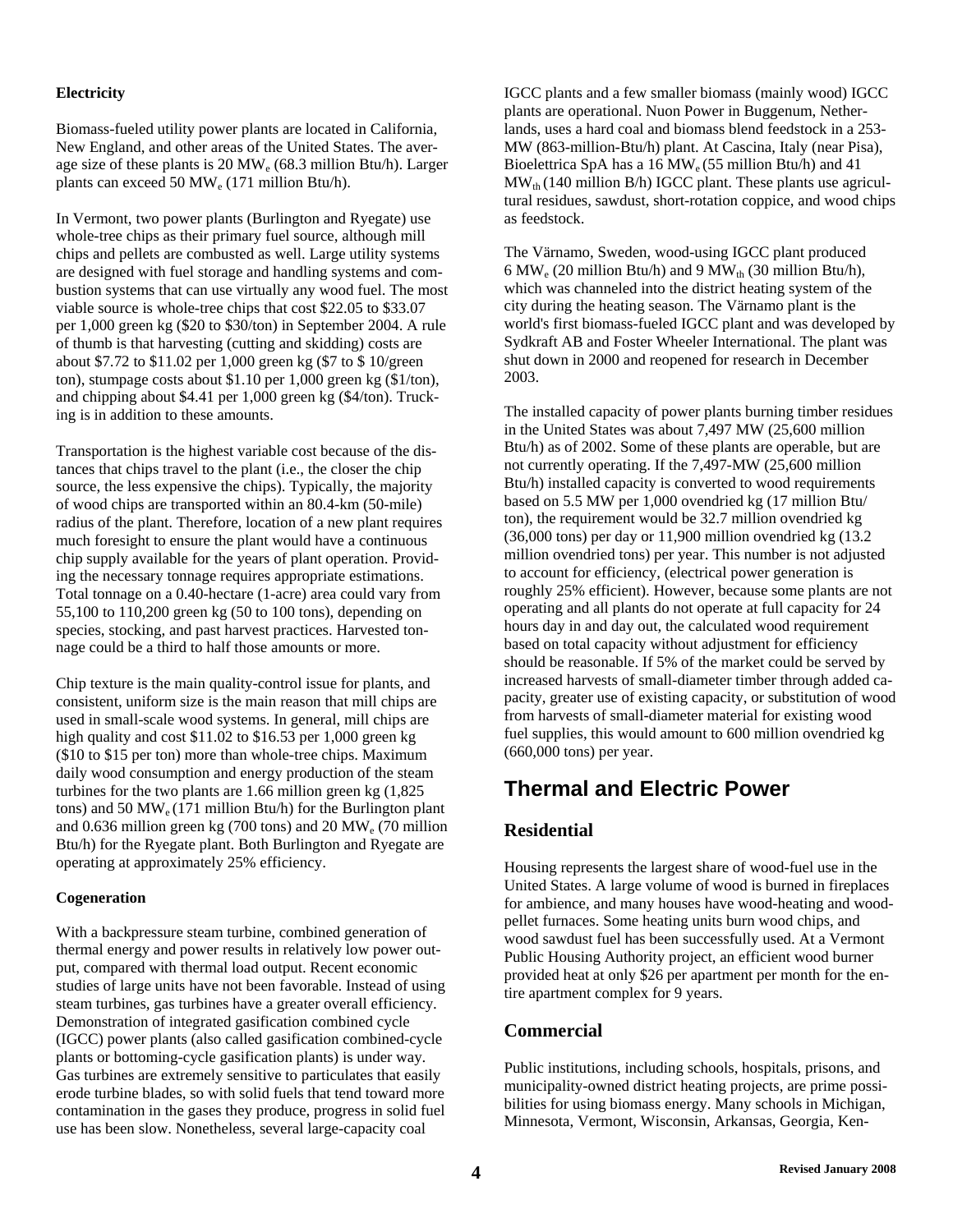tucky, Missouri, Tennessee, Pennsylvania, and Maine heat with wood.

A number of colleges have central heating systems, and at least 10 of them use wood. Fredericton, New Brunswick, has a wood-energy heating system for the university and town. At the university campus, buildings including laboratories, a greenhouse, and a large hospital with high steam requirements are heated with wood. At the State House in Montpelier, Vermont, a wood-fired steam plant serves the campus of state government buildings. A hospital in Michigan, a prison in New York, and a forestry laboratory and greenhouse in Nova Scotia all heat with wood. The Oujé-Bougoumou community in northern Quebec uses sawmill waste, including sawdust, for central heating of all buildings. In 2002, a wood combustion system was installed at Mount Wachusett Community College in Gardner, Massachusetts. The 8-million-Btu/h (2.4-MW) wood-fired hydronic heating plant, which uses wood chips for fuel in a direct-combustion process, replaces the college's costly electric 11.3-million-Btu/h (3.3-MW) heating system. The system will use 1,000 tons of wood chips during one heating season to heat the  $427,387$  ft<sup>2</sup> of space at the college's Gardner campus. Electricity savings are estimated to be 3,382,518 kW (12,180,000 MJ or 1.55 billion Btu) annually.

In central or district heating for municipalities, using wood may reduce coal consumption. Chilled water for central cooling in summer can also be produced. Charlottetown, Prince Edward Island, Canada, has two wood-fired district heating systems.

Several conference centers and other privately owned buildings use wood heating and cooling effectively. A good example of a modern wood-burning system is the demonstration plant at the Lied Conference Center (Nebraska City, Nebraska). The plant consists of a bin and an auguring and metering system for wood-chip fuel, two fire-tube boilers, and a computerized control system. The boilers are rated at 1.2 MW (4 million Btu/h or 115 boiler horsepower or 4,000 lb of steam/hour) and 2.3 MW (8 million Btu/h or 230 boiler horsepower or 8,000 lb of steam/hour). At an installed cost of about \$375,000, the plant in winter provides steam to generate hot water for space heating, bathrooms, a laundry, and a large swimming pool. Water is chilled through a refrigeration cycle in which water vapor from an evaporator is absorbed by a lithium bromide (LiBr) solution. The diluted LiBr solution gives up its refrigerant water again when energy in the form of heat is added to vaporize the water. Thus, water performs the function of other refrigerants such as freon.

In New Hampshire, a resort hotel produces space heat, hot water, and process heat for manufacturing from wood fuel. At least one motel in Vermont is heated with wood.

# **Municipality**

St. Paul, Minnesota, is now drawing on wood waste to heat and cool most of its downtown buildings while also generating electricity. The new combined heat and power (CHP) plant

was projected to burn 280,000 tons of wood waste each year, feeding 25 MW (85 million Btu/h) of power into the Minnesota power grid. The heat from the plant that incorporates a unique combination of renewable energy, CHP, and district heating technologies meets 80% of the annual energy requirement in downtown St. Paul.

In Nederland, Colorado, a town 20 miles west of Boulder, a community biomass project set out to prove the viability of using forest waste to provide heat and power. The community center with 20,000  $\text{ft}^2$  of conditioned space was used to conduct pilot studies. The system used a 100-horsepower boiler (3.3 million Btu/h or 3,450 lb of steam/hour). The total cost of the project, including purchase of a used boiler, was \$443,000, and the saving in fuel cost was estimated at \$8,150 per year.

Beyond saving on fuel costs, the environmental and social benefits include reduction of air emissions (as compared with prescribed burns), use of a rapidly renewing fuel source, improvement of forest health, reduction of losses from wildfires, economic development, and public relations value.

### **Industrial**

Brick and lime kilns are effective users of wood and wood charcoal in large quantities in foreign countries such as Brazil. Such applications also exist in North America, with potential for greater use of wood in brick kilns. The potential also appears logical for expanded use of fuel derived from wood in lime kilns in the kraft pulp industry.

The potential seems even greater in the cement industry, where the primary raw material for cement manufacture is calcium carbonate or limestone. Depending on the type of process, cement manufacturers can require large amounts of fuel to heat materials to  $1,500^{\circ}$ C (2,700 $^{\circ}$ F). It takes about 180 kg (400 lb) of coal to make about 900 kg (1 ton) of cement. Cement production results in emitting high levels of  $CO<sub>2</sub>$  into the atmosphere from the calcining process, the conversion of calcium carbonate (limestone) to calcium oxide (lime) through a burning process. As a result of the high  $CO<sub>2</sub>$  emission levels, cement plants are recognized as being major generators of this greenhouse gas. High amounts of sulfur in coal used in cement manufacture also result in lower cement yields from limestone. The calcium sulfate produced in removing sulfur with limestone becomes a disposal problem.

#### **Utility**

Utilities are firing more wood fuel in response to the Public Utilities Regulatory Power act of 1978 (PURPA) and Renewable Fuel Standards by States in the last few years. Companies are also choosing to co-fire biomass with coal to save fuel costs and earn emissions credits. As a result of such regulatory requirements and consumer demand, an increasing number of power marketers are starting to offer environmentally friendly electricity from wood and other sources.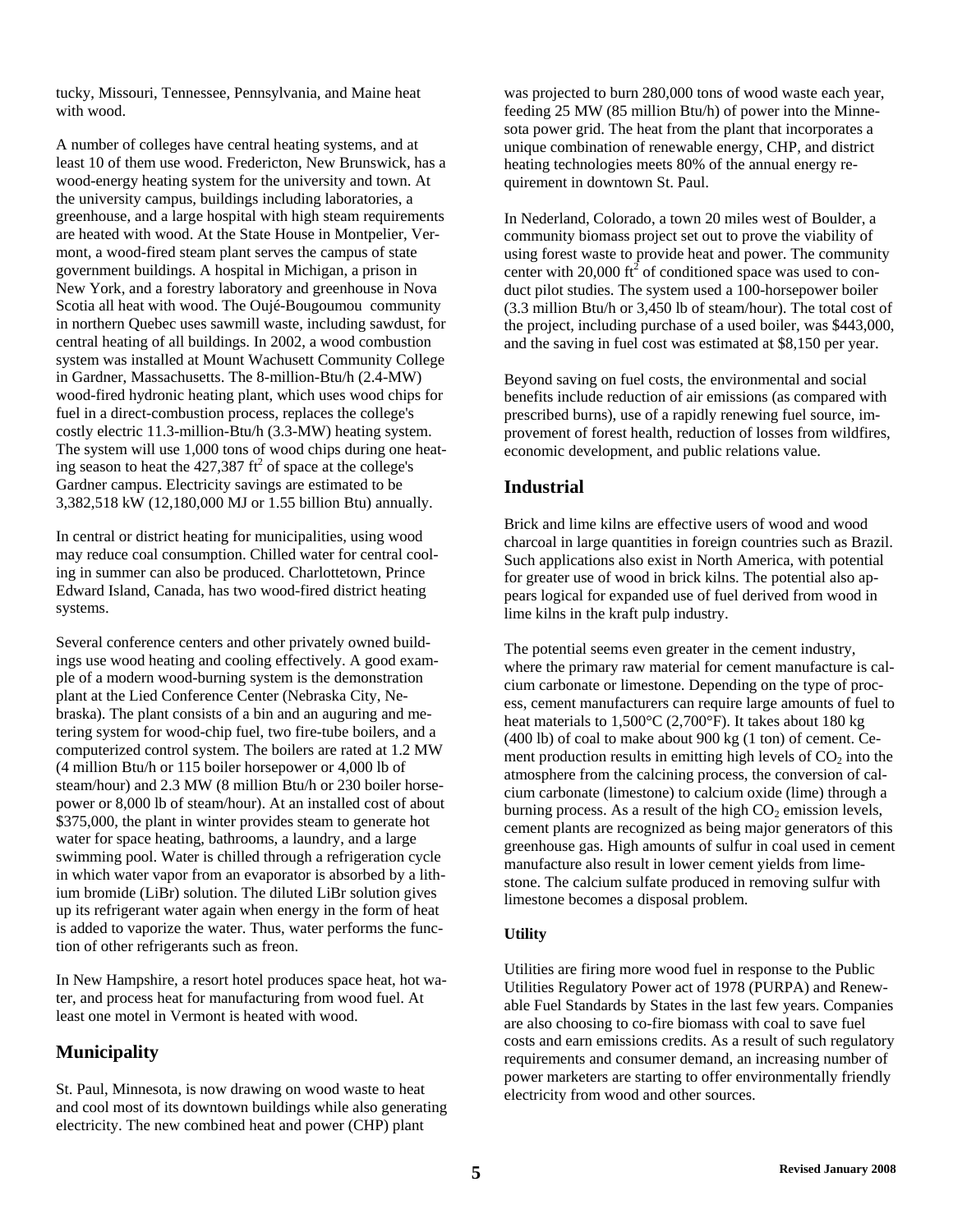Besides co-firing are direct fired and gasification systems. Most of today's biomass power plants are direct-fired systems that are similar to most fossil-fuel fired power plants.

Whereas steam generation technology is very dependable and proven, its efficiency is limited. Biomass power boilers are typically in the 20 to 50 MW range, compared with coal-fired plants in the 100 to 1500 MW range. The small-capacity plants tend to be lower in efficiency. Because of economic trade-offs, efficiency-enhancing equipment cannot pay for itself in small plants. When wood plants replace coal, they reduce sulfur dioxide  $(SO_2)$ , nitrogen oxides  $(NO_x)$ , and carbon dioxide  $(CO<sub>2</sub>)$  to the air. Wood gasifiers can be more efficient than direct burning, and usually the gas may require cleaning to remove problem chemical compounds.

# **Wood System Design**

The most important factors in performance of biomasscombustion systems are solid engineering design and effective controls, regardless of the type of combustion system used. Institutional and commercial heating systems primarily use direct-burn and two-stage combustors.

In a direct-burn system, the combustor is a single-combustion chamber with a large volume that allows combustion gases to rise directly to the opening of the heat exchange passages at the top of the boiler. Relative simplicity and low costs are features of direct-burn systems. The firebox may also be surrounded by a water jacket containing a large volume of water for use as hydronic heating for residences or small woodproduct operations.

For the two-chamber systems, a separate refractory-lined combustor, the primary chamber, sits next to the boiler connected by a short opening that is also refractory-lined (a blast tube). The primary chamber houses the grates, the fuel, and the air-fed components, just like the direct-burn system. Hot gases from the combustor pass through the blast tube or directly into the combustion chamber of the boiler, the secondary chamber. The two-chamber system can burn both high and low moisture biomass fuels. A variation of the two-chamber system is the close-coupled gasifier that restricts the combustion of air so that wood gases produced are not allowed to bum in the primary chamber but in the secondary chamber.

# **New and Existing Technology**

# **Gasification**

### **Low Energy Gas**

Gasification of wood and charcoal flourished around the world during World War II. Gas with low energy content could be produced to run internal combustion engines for over-the-road transportation as well as marine transport. Even some military tanks were operated with gasifiers. These gasifiers were downdraft and air-blown, but updraft and side-draft gasifiers

were also used as a source of direct heating energy. Sometimes gasifiers were oxygen-blown; oxygen instead of air results in a medium-Btu energy gas.

Today, a new generation of low energy, gas-producing gasifiers with better systems for cleaning and control are being developed. Not only are these new gasifiers more reliable for conventional applications, such as driving internal combustion engines, but they also may find suitability for use with Stirling engines, micro-turbines, and fuel cells.

In July 2007, the state of Georgia awarded a development company a construction permit to build a 100-million-gallonper-year cellulosic ethanol plant. This is the first plant to use synthesis gas from wood to produce transportation fuel.

### **Circulating Fluidized Bed Units**

Air-blown circulating fluidized bed appliances for use with biomass that provide hot-fuel gas for lime kilns and boilers have been in use since the 1980s. Size and moisture content of the fuel can vary in this type of combustion bed. Circulating fluidized beds are now being demonstrated with coal and natural gas-fired utility boilers, and development of circulating fluidized bed gasifiers for use with gas turbines is under way.

### **Combined Cycle Gas Turbines**

The new low energy-producing gasifiers gain improved performance in power generation through the use of integrated gasification combined cycles (IGCC) in turbine operation. In these systems, gas undergoes combustion in the turbine, and the heat recovered from gas-turbine exhaust (flue gas) can be used to generate power and heat in a steam turbine. The environment is the primary beneficiary of the combined-cycle technology because more energy can be produced per pound of  $CO<sub>2</sub>$  emitted than in simple-cycle technology.

A circulating fluidized bed gasifier is proposed for use with gas turbines at the Vienna University of Technology (TU Vienna, Austria).

# **Fuel Cells**

Woody biomass gasification is promising to generate a product suitable for use with the rapidly developing fuel cell technology. A major advantage of wood for producing fuel-cell fuels is low sulfur content, because fuel cells are very sensitive to this contaminant.

Additional advantages are high volatility and reactivity. Thus, biomass gasifier fuel for fuel cells could lead to lower operating temperatures and pressures than would be possible with coal gasifiers.

# **Cofiring**

Cofiring often refers to the practice of introducing biomass as a supplementary energy source in coal plants. It is a near-term,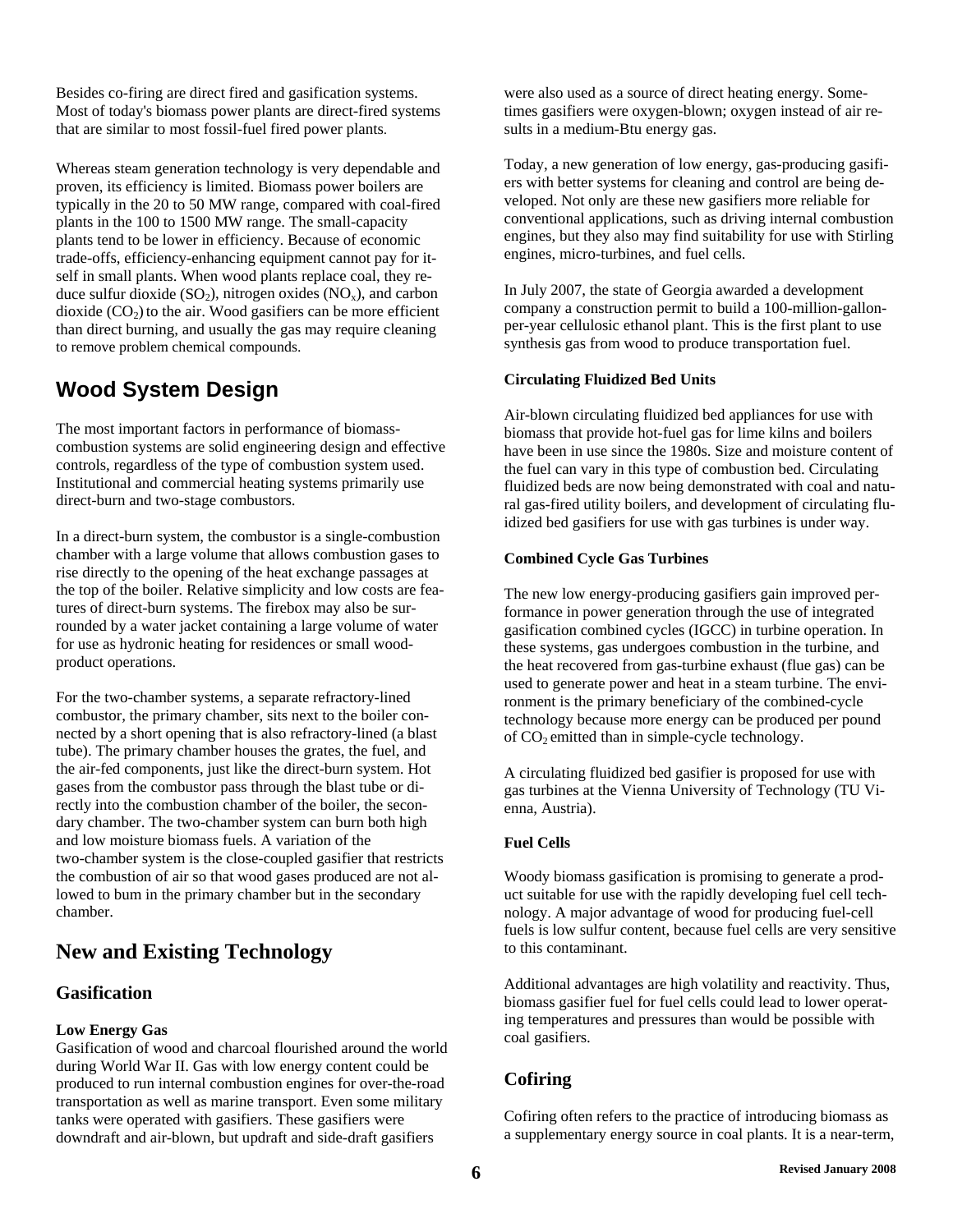low-cost option for using woody residue to produce electricity costing approximately \$2 per kW of total capacity for capital investments on a power plant burning 10% wood (\$200 kW per biomass kW). For example, a 500-MWe coal plant burning 10% wood would pay \$1 U.S. million for retrofitting their system to handle woody biomass. According to the U.S. Department of Energy Biomass Power Program (May 1999 Biomass Cofiring: A Renewable Alternative for Utilities and Their Customers), seven utilities burning at least 7% wood reduced their NOx emissions by 15% compared to burning 100% coal. Extensive demonstrations and trials have shown that effective substitutions of biomass energy can be made up to 15% of the total energy input.

Investments are expected to be \$100 to \$700 per kW of biomass capacity, with the average ranging from \$180 to \$200 per kW. Cofiring results in a net reduction in emissions of sulfur dioxide, nitrogen oxides, and non-renewable carbon dioxide.

### **Cogeneration**

Cogeneration is the simultaneous production of heat and electricity, commonly called combined heat and power (CHP), from a single fuel. Traditionally, a steam turbine is used to produce electricity; although a wood gasification/internal combustion engine combination can also be a cogeneration unit. Several factors affect the economic feasibility of a CHP unit, including wood waste disposal problems, high electricity costs, and year-round steam use.

Two common mistakes when installing a CHP system are buying a steam boiler that is designed for less than 100 lbforce/in<sup>2</sup> (689 kPa) or over-sizing the system. Buying a steam boiler that is designed for less than 100 lb-force/ $\sin^2$  (psig) results in a quality of steam that is not adequate for turbine operation. Over-sizing the system results in additional capital and operating costs, not better quality steam.

More electricity and heat are generated for a lesser amount of fuel by a CHP unit than by a separate heat and power (SHP) unit. Common challenges for all wood-fired systems are ensuring adequate fuel procurement and solving the complex fuel-handling and storage issues.

# **Liquefaction**

#### **Ethanol**

**As a Motor Fuel** - Although different types of liquid fuels, including gasoline and diesel, could be made from wood, ethanol is most commonly produced from biomass. Biomass ethanol is mostly produced through fermentation with potential production through gasification. In the United States, ethanol is made mostly from corn grain with an annual production of 4.86 billion gallons in 2006 in an Energy Information Agency report (December 2007 Petroleum Supply Monthly, Appendix D). Also, Brazil exported 434 million gal-

lons of ethanol produced from cane sugar to the United States in 2006 (66% of total ethanol imported into the United States). In Germany, sources being considered are beet sugar, starches from grains such as wheat and rye, and potatoes. Germany is also considering lignocellulosic sources that include fastgrowing poplars, willows, miscanthus, and Jerusalem artichokes. In the United States, wood residues could be an economical and environmentally desirable raw material. For ethanol from wood to be economically viable, availability of the raw material, efficient manufacturing, well-managed product marketing, and federal and state subsidies are important factors.

Ethanol burns cleaner than gasoline and diesel, and its octane rating is greater than that of regular gasoline. Ethanol has a lower energy density than regular gasoline, but because of its higher octane rating, can be burned more efficiently in highcompression engines than gasoline. Other aspects of using ethanol and preventing some previous problems, such as eliminating coatings on interiors of fuel lines and facilitating cold weather starting, are readily attainable.

**As a Fuel Additive -** In some cities and surrounding areas, known as non-attainment areas, ethanol may be used as an oxygenate in gasoline during summer months. Its use is mandated in some cases, where other agents, mainly methyl tertiary butyl ether (MTBE), are banned. Production of ethanol from corn in the Midwest has increased dramatically in the last several years, partially because of the MTBE ban in 21 states. Legislation has also been introduced to ban MTBE nationwide, but this is not proposed to take effect until 2012. Probably most states would already have banned it by then. As of January 2007, present total existing biomass ethanol capacity is 5635.6 million gallons per year with total under new construction or expansion plans increasing to 6.123 billion gallons per year.

### **Methanol**

Methanol is another potential liquid fuel that can be manufactured from wood. Methanol is known as wood alcohol, as it was most commonly made from wood during the 1920s. However, methanol was a byproduct of charcoal manufacture through destructive distillation. When it began to be synthesized from natural gas, methanol from wood could no longer compete. Today, some methanol is made from wood and coal through gasification, forming synthesis gas (syngas), and converting syngas to methanol, much in the way natural gas is reformed to syngas and converted to methanol. However, making methanol from wood is more complex than making it from natural gas.

Methanol has a lower energy density than ethanol, and methanol is a toxic substance. However, methanol can be made from wood at higher yields than ethanol. Making methanol from wood uses all wood components, including lignin and bark; but ethanol is only made from cellulose and hemicelluloses with currently available hydrolysis and fermentation technologies.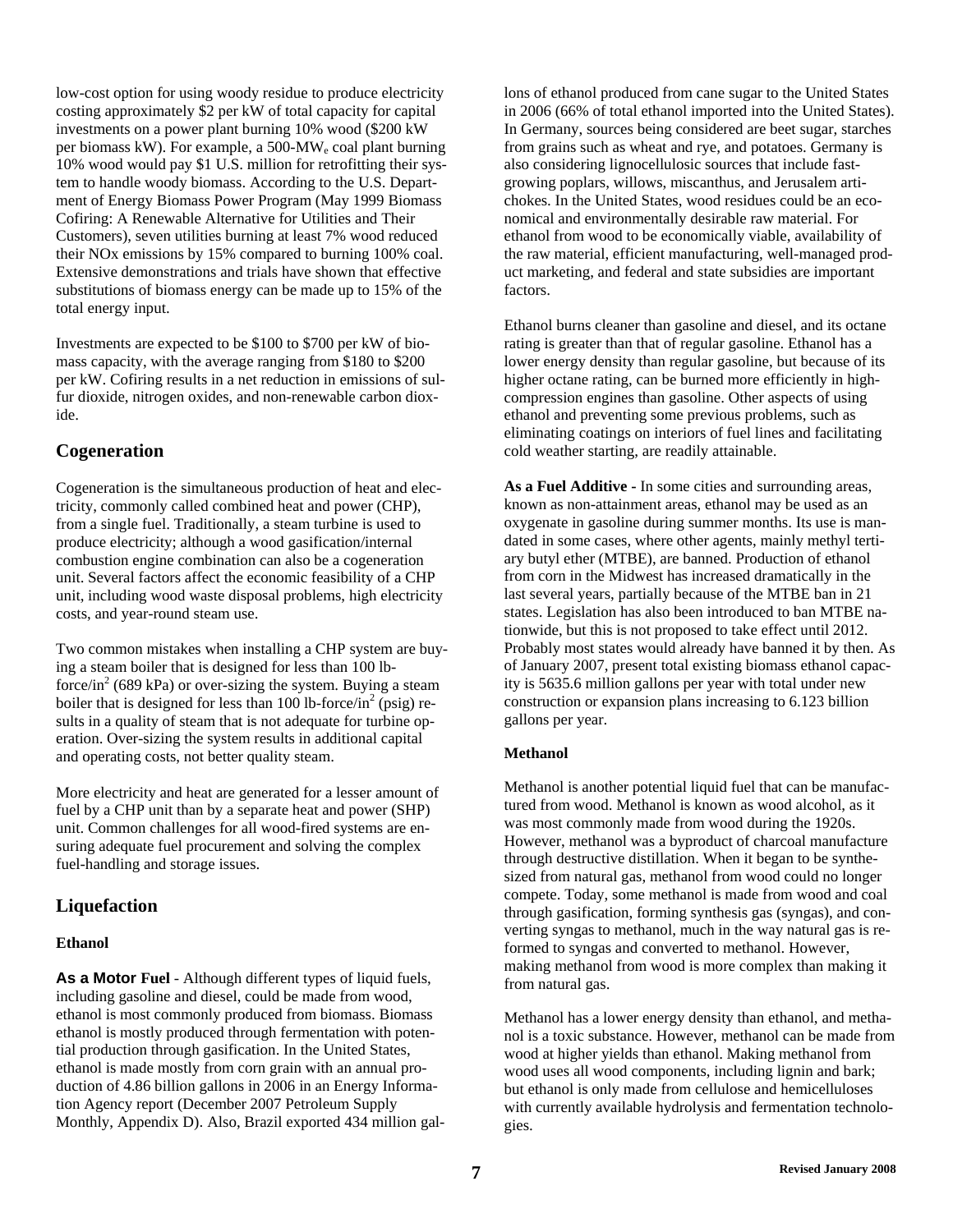#### **Bio-oil**

Pyrolysis oil (bio-oil) is a liquid fuel with medium heating value that can be used to generate electricity and heat at industrial locations such as saw mills, pulp and paper mills, wood processors, agricultural facilities, and recycling facilities. Because it is derived from biomass, pyrolysis oil is deemed to be greenhouse-gas neutral. It has virtually no sulfur, low nitrous oxide emissions and very low particulates (significantly lower than diesel) when combusted. Pyrolysis oil can be used directly at the point of production. Pyrolysis oil is also transportable, opening potential for small power-generation plants to service installations such as hospitals, schools, universities, hotels, and other commercial and industrial facilities.

The produced oil is acidic with a [pH](http://en.wikipedia.org/wiki/PH) of 1.5 to 3.8 and has an elevated water content 8% to 20% by weight. This leads to [corrosion](http://en.wikipedia.org/wiki/Corrosion) problems, especially at higher temperatures. The oxygen content is 40% to 50%, mostly from the water content. The lower heating value is approximately 16–21 MJ/kg (6,900–9,000 Btu/lb). The pyrolysis oil is not auto-igniting in a [diesel engine.](http://en.wikipedia.org/wiki/Diesel_engine) The [cetane number](http://en.wikipedia.org/wiki/Cetane_number) is only – 10. The [viscosity](http://en.wikipedia.org/wiki/Viscosity) increases to a maximum in 12 months because of [polymerization](http://en.wikipedia.org/wiki/Polymerization). The pyrolysis oil is not stable reacting with air and [degasing.](http://en.wikipedia.org/wiki/Degasification) Pyrolysis oil cannot be blended with diesel.

A new plant in Guelph, Ontario, Canada, used approximately  $40 \text{ m}^3$  (1,400 ft<sup>3</sup>) of wood waste to produce an intermediate grade bio-oil. The first run was at the equivalent daily rate of 50 tonnes (55 tons) of feedstock processed and the second at a rate of 100 tonnes (110 tons).

### **Pellets and Briquettes**

As wood is refined into other forms, its value as a fuel increases. Benefits of refining include facilitation of handling, transportation, and storage; improved durability; burning with increased efficiency; lower variability; and higher energy density.

Manufacture of pellets and briquettes provides most of these advantages, with the exception of higher energy density. These fuels are dry and better energy carriers than wet wood. Also, in the case of fireplace log briquettes that are usually made with the addition of petroleum-derived wax, they have a higher energy density than wood. Pellets are easily manufactured and provide an excellent fuel for automated controlled burning in pellet stoves and pellet boilers.

### **Charcoal**

Throughout history, charcoal manufacture has been used to improve fuel characteristics of wood. It is a simple, but cumbersome, process that characteristically requires much attention to details to prevent air pollution. Charcoal manufacture in the United States is limited primarily to briquettes for residential and recreational use and, to a lesser degree, to manufacture activated carbon for industry. In some countries,

charcoal is commonly used for cooking and manufacturing steel.

### **Prices**

Figure 1 shows the cost of five fuel types based on representative average residential unit costs that DOE is required to maintain. These costs for the five fuels were published in the Federal Register on March 16, 2007 to take effect on April 20, 2007. The reported costs are shown with assumed costs for wood fuel types including pellets and chips. No allowance has been made for conversion efficiency. Because market prices for fuels vary, this comparison should be considered as a general guideline only.

Efficiency is an important determination of how well a fuel is utilized through existing technology. In Table 1, note that for wood, the greater the moisture content, the lower the overall efficiency.

#### **Table 1. Overall weighted-average efficiency of wood and other competing fuels**

| Fuel           | Power plants (%) | Other uses (%) |
|----------------|------------------|----------------|
| Coal           | 35               | $45 - 60$      |
| Gas            | 45               | $80 - 95$      |
| Wood           | $22 - 25$        | $65 - 80$      |
| <b>Nuclear</b> | $34 - 37$        | ΝA             |
| Oil            | 38               | 80             |
| Propane        | ΝA               | 80             |



**Figure 1. Representative average costs per million Btu of five fuels as published in the Federal Register by the U.S. Department of Energy on March 16, 2007. These fuels are compared with wood pellets selling at \$150 per ton and wood chips selling at a minimum of \$30 per green ton.**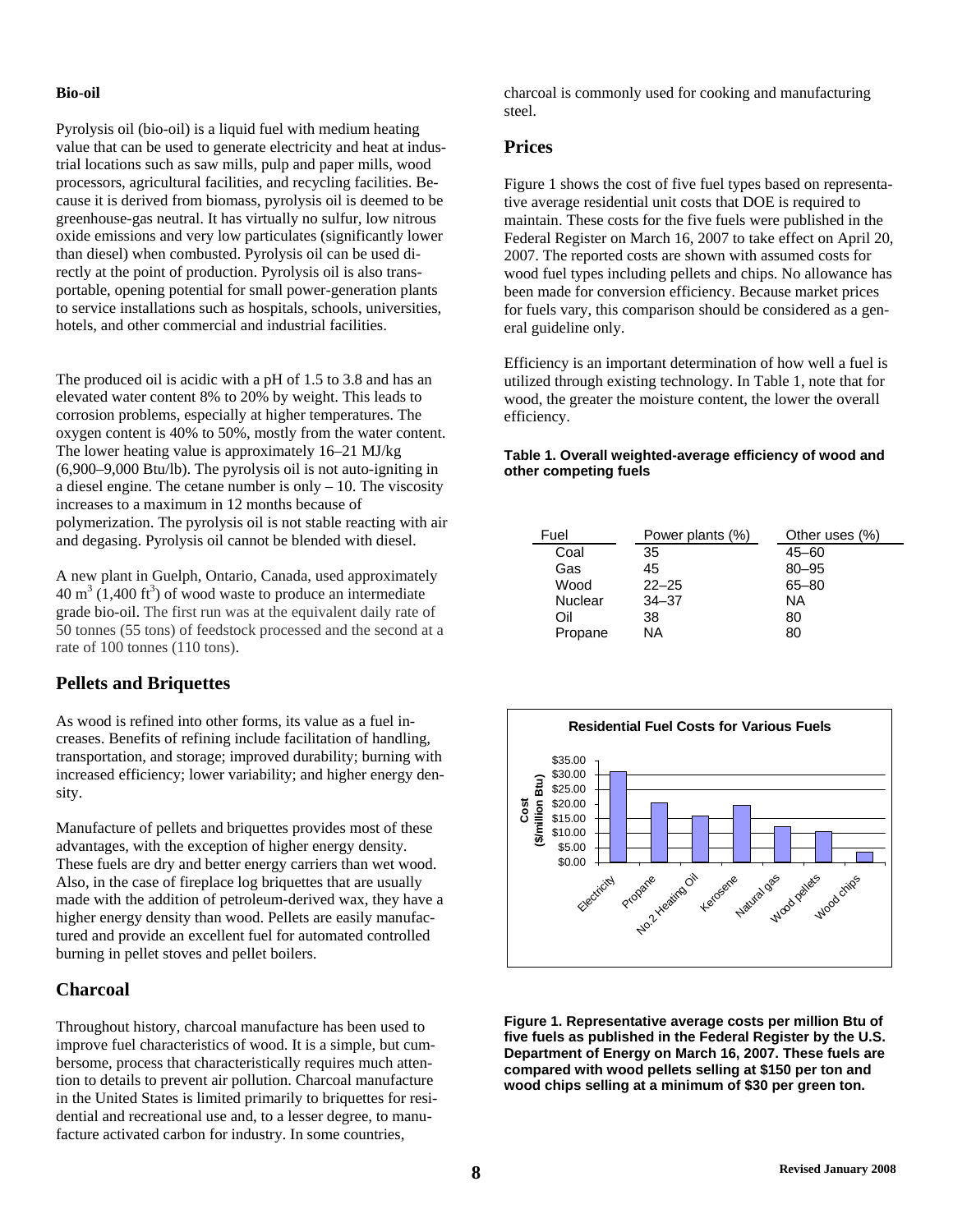### **Glossary**

**Ash—**The noncombustible components of fuel.

**Ash fusion temperature—**The temperature at which ash melts.

**Biogas—**A gas produced from biomass, usually combustible.

**Biomass—**Organic matter available on a renewable basis. Biomass includes forest and mill residues, agricultural crops and wastes, wood and wood wastes, animal wastes, livestock operation residues, aquatic plants, fast-growing trees and plants, and municipal and industrial wastes.

**Bottom ash—**Ash that collects under the grates of a combustion furnace.

**Boiler horsepower (BHP)—**The equivalent of heat required to change 15.6 kg (34.5 lb) per hour of water at 212°F (100°C) to steam at 212°F (100°C). One BHP equals 9.81 kW (33,479 Btu/h).

**Bridging—**Wood fuel in a storage bin, hopper, or conveying system that supports itself although the fuel beneath has moved. Bridging is one of the most common problems associated with wood-handling systems.

**British thermal unit (Btu)—**A standard unit of energy equal to the heat required to increase the temperature of 1 lb (0.45 kg) of water  $1^{\circ}F(0.56^{\circ}C)$ .

**Carbon cycle—**The process of transporting and transforming carbon throughout the natural life cycle of a tree from the removal of  $CO<sub>2</sub>$  from the atmosphere to the accumulation of carbon in the tree as it grows, and the release of  $CO<sub>2</sub>$  back into the atmosphere when the tree naturally decays or is burned. **Carbon sequestration**—The provision of long-term carbon storage in the terrestrial biosphere, underground, or oceans, so that the buildup of carbon dioxide (principal greenhouse gas) concentration in the atmosphere reduces or slows.

**Char—**Carbon-rich combustible solids that result from pyrolysis of wood in the early stages of combustion. Char can be converted to combustible gases under certain conditions or burned directly on the grate.

**Clinker—**A slag-like material formed in the combustion process when the temperature of combustion exceeds the ash fusion temperature of the fuel.

**Chipper—**A large device that reduces logs, whole trees, slab wood, or lumber to chips of more or less uniform size. Stationary chippers are used in sawmills, whereas trailers mounted whole-tree chippers are used in the woods.

**Cofiring—**Utilization of bioenergy feedstocks as a supplementary energy source in high-efficiency boilers.

**Cogeneration—**Combined heat and power (CHP).

**Combined heat and power (CHP)—**The simultaneous production of heat and mechanical work or electricity from a single fuel.

**Combustion air—**Air that is used for the burning of a fuel.

**Combustion efficiency—**The efficiency of converting available chemical energy in the fuel to heat. It measures only the completeness of fuel combustion that occurs in the combustion chamber.

**Combustor—**The primary combustion unit, usually located next to the boiler or heat exchanger.

**Cyclone separator—**A flue-gas particulate-removal device that creates a vortex to separate solid particles from the hot gas stream.

**Densified biomass fuel—**Biomass material that has been dried and compressed to increase its density (e.g., pellets).

**District energy system—**A system using central energy plants to meet the heating or cooling needs or both of residential, institutional, commercial, and industrial buildings.

**Excess air—**The amount of combustion air supplied to the fire that exceeds the theoretical air requirement to give complete combustion.

**Flue gas—**All gases and products of combustion exhausted through the flue or chimney.

**Fly ash—**Ash transported through the combustion chamber by the exhaust gases and generally deposited in the boiler heat exchanger.

**Fuel cell—**A cell similar to a battery that uses an electrochemical reverse electrolysis process to directly convert the chemical energy of a fuel (gas, propane) into electricity, heat, and water.

**Gasifier—**Any device that changes solid biomass into a gaseous fuel.

**Hog fuel—**Fuel generated by grinding wood and wood waste for use in a combustor.

**Kilowatt—**A standard unit for expressing the rate of electrical power and useful heat output. The symbols e and th stand for electrical and thermal, respectively.

**Live-bottom trailer—**A self-unloading tractor-trailer with a hydraulically operated moving floor used to remove biomass fuel.

**Metering bin—**A bin in the fuel-feed stream that allows a precise feed rate of the fuel to the fire.